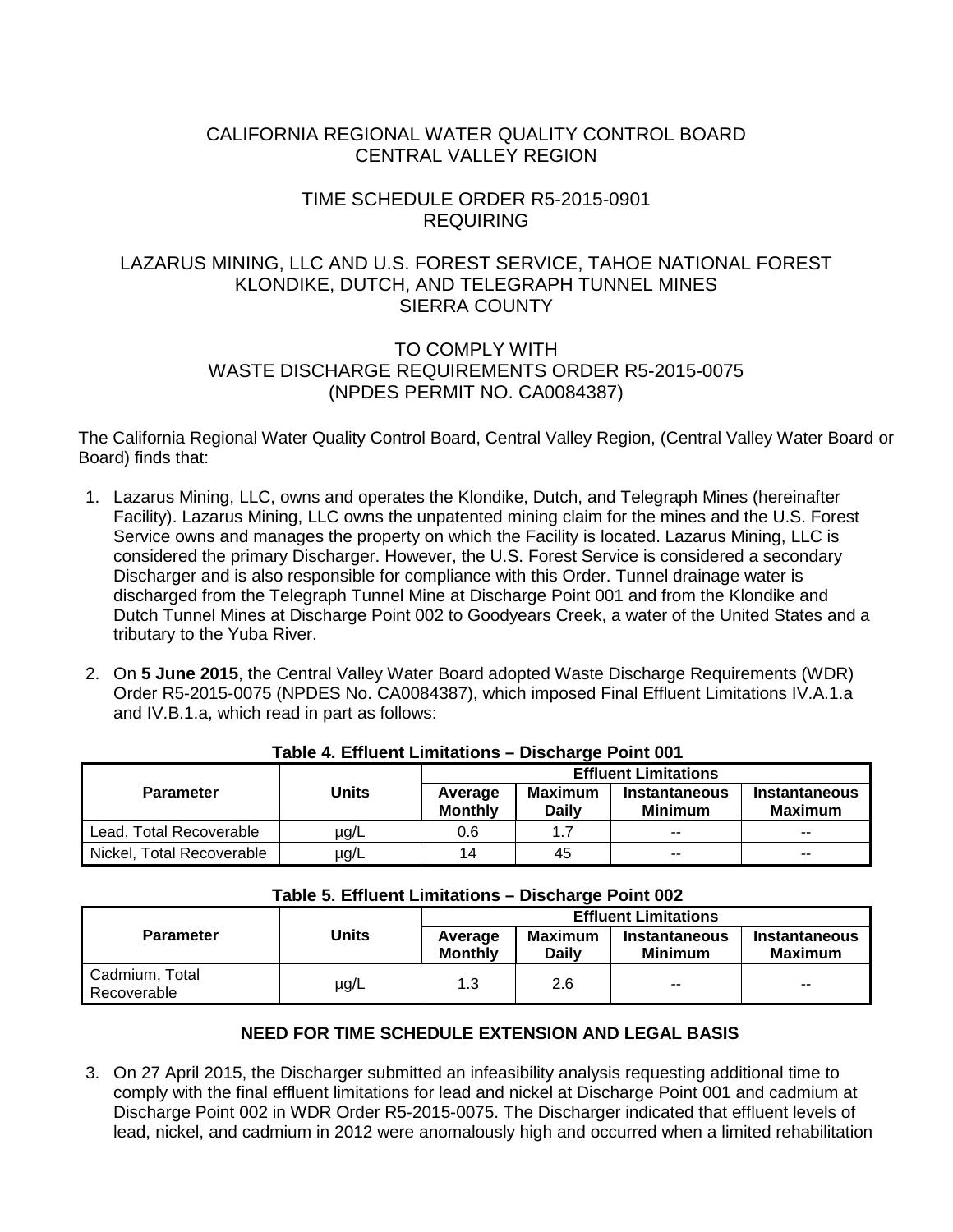program was conducted at the Facility. The Discharger plans to continue to conduct temporary exploration and sampling activities and, if conditions are favorable, to initiate underground placer and hard rock gold mining and milling operations during the term of WDR Order R5-2015-0075. The Discharger is uncertain of the source of the high levels of these constituents observed in 2012 and whether such high levels would occur under future exploratory and/or active mining operations. Therefore, the Discharger proposed to conduct additional effluent testing under actual operating conditions to determine the cause of the high effluent levels, design a proposed compliance program, design and construct facilities, implement new or significantly expanded programs, secure necessary permits for facilities and/or programs, and secure financing. The Discharger estimated that 24 months would be required to gather additional data under operating conditions to determine the source of the potential pollutants and 36 months would be required to implement the appropriate source control and waste treatment measures; thus, the Discharger estimated that compliance with the final effluent limitations for lead and nickel at Discharge Point 001 and cadmium at Discharge Point 002 would be achieved by **31 July 2020**.

4. The Discharger cannot consistently comply with the effluent limitations for lead and nickel at Discharge Point 001 and cadmium at Discharge Point 002 in WDR Order R5-2015-0075 and must implement additional actions to reach compliance. This Order contains a time schedule for compliance with final effluent limitations, sets interim limitations for certain constituents, and is intended to provide protection from mandatory minimum penalties (MMP's) for these constituents.

## **MANDATORY MINIMUM PENALTIES**

5. Water Code section 13385, subdivisions (h) and (i), requires the Central Valley Water Board to impose MMP's upon dischargers that violate certain effluent limitations. Water Code section 13385(j)(3) exempts discharges from these MMP's:

… where the waste discharge is in compliance with either a cease and desist order issued pursuant to Section 13301 or a time schedule order issued pursuant to Section 13300 or 13308, if all the [specified] requirements are met...for the purposes of this subdivision, the time schedule may not exceed five years in length...

- 6. Per the requirements of Water Code section 13385, subdivision (j)(3), the Central Valley Water Board finds that new or modified control measures are necessary in order to comply with new or more stringent effluent limitations, and that the Discharger could not have designed, installed, and put into operation the new or modified control measures within 30 calendar days of the date that the final effluent limitations went into effect. The proposed time schedule is needed to gather additional data under operating conditions and implement the appropriate source control and waste treatment measures.
- 7. Time Schedule Orders (TSO) generally may only provide protection from MMP's for up to 5 years. However, Water Code section 13385, subdivision (j)(3)(C)(ii)(II), authorizes the Board to grant an additional five years if the Board finds, following a public hearing, that a Discharger is making diligent progress towards bringing the waste discharge into compliance and that the additional time is necessary to comply with the effluent limitations.
- 8. Compliance with this TSO provides protection for the Discharger from MMP's as follows:
	- a. Lead and Nickel: WDR Order R5-2015-0075 imposed new final effluent limitations for lead and nickel at Discharge Point 001 that are effective on **1 August 2015**. This TSO provides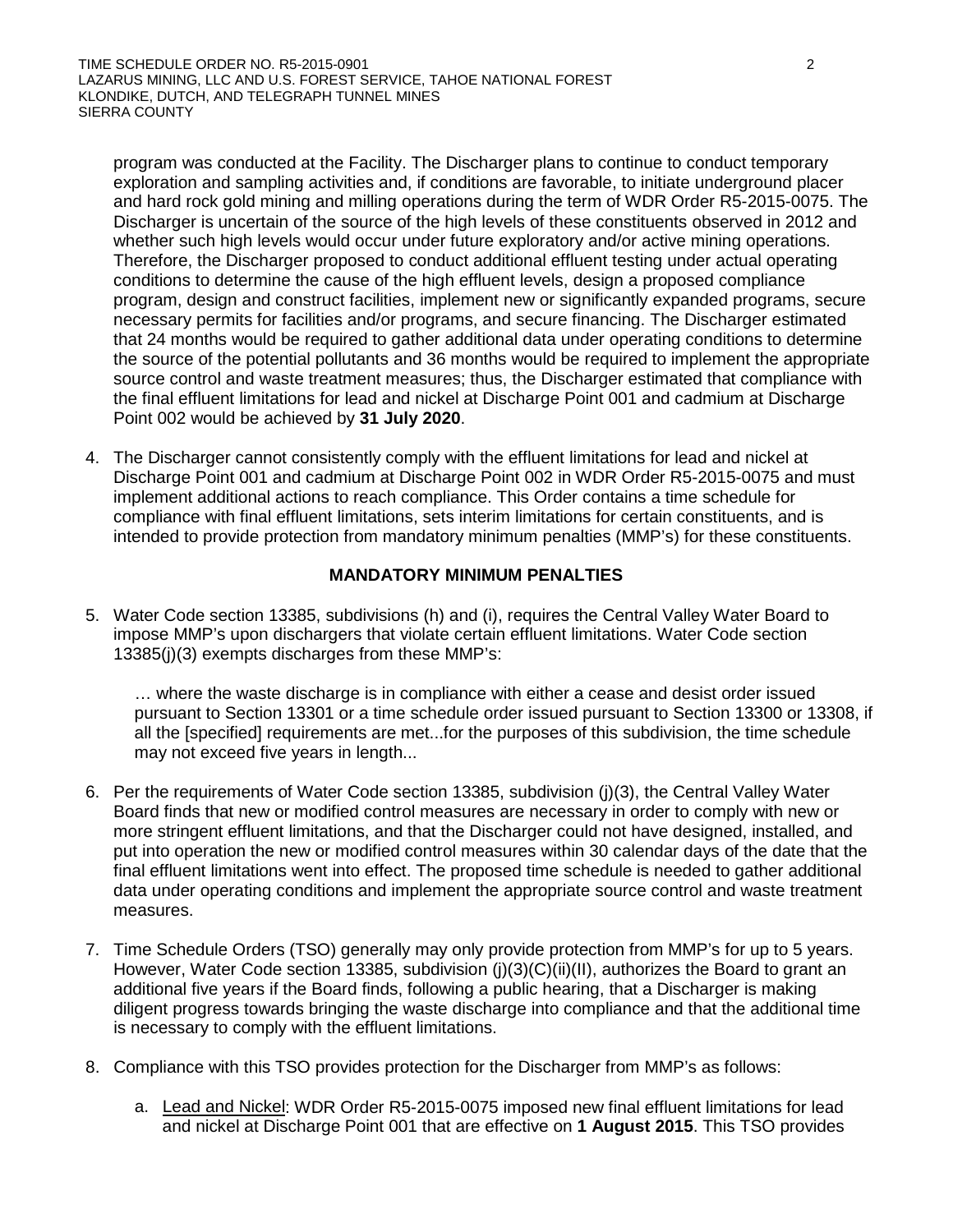protection from MMP's from **1 August 2015** through **31 July 2020** for a period of five years. This time schedule is as short as possible and does not exceed five years in length.

- b. Cadmium: WDR Order R5-2015-0075 imposed new final effluent limitations for cadmium at Discharge Point 002 that are effective on **1 August 2015**. This TSO provides protection from MMP's from **1 August 2015** through **31 July 2020** for a period of five years. This time schedule is as short as possible and does not exceed five years in length.
- 9. The Board finds that the time schedule in Finding No. 8 is as short as possible, considering the technological, operational, and economic factors that affect the design, development, and implementation of the control measures that are necessary to comply with the effluent limitations.
- 10. This TSO provides a time schedule for completing the actions necessary to ensure compliance with final effluent limitations. Since the time schedule for the completion of these actions exceeds one year, this TSO includes interim effluent limitations and interim requirements and dates for their achievement.
- 11. This TSO includes performance-based interim effluent limitations for lead, nickel, and cadmium. There are limited analytical monitoring results and/or a high percentage of censored (i.e., nondetect) results for these constituents. This provides limited datasets to determine if the data has a normal or lognormal distribution and to attain statistically calculated performance-based interim limitations. For example, using the five cadmium analytical results provided by the Discharger with the statistical based approach provided in EPA's *Technical Support Document for Water Quality-Based Toxics Control,* or TSD, to calculate the interim limitation, an interim average monthly effluent limitation (AMEL) equates to 23 µg/L, which is artificially inflated for a maximum effluent concentration (MEC) at 11 µg/L. Therefore, in the absence of adequate data to determine the distribution and calculate statistically-based interim limitations, staff used professional judgment in calculating the interim effluent limitations for lead, nickel, and cadmium in this Order to provide the Discharger a safety factor over the MEC's. Interim effluent limitations are established as shown in the following table:

| <b>Parameter</b>           | <b>Units</b> | <b>Data</b><br><b>Points</b> | <b>MEC</b> | <b>Interim Average</b><br><b>Monthly Effluent</b><br><b>Limitation</b> | <b>Interim Maximum</b><br><b>Daily Effluent</b><br><b>Limitation</b> |  |
|----------------------------|--------------|------------------------------|------------|------------------------------------------------------------------------|----------------------------------------------------------------------|--|
| <b>Discharge Point 001</b> |              |                              |            |                                                                        |                                                                      |  |
| Lead, Total Recoverable    | $\mu$ g/L    | 16                           |            | 5.0                                                                    | 7.5                                                                  |  |
| Nickel, Total Recoverable  | $\mu$ g/L    | 16                           | 68         | 72                                                                     | 110                                                                  |  |
| <b>Discharge Point 002</b> |              |                              |            |                                                                        |                                                                      |  |
| Cadmium, Total Recoverable | $\mu$ g/L    |                              |            | 15                                                                     | 23                                                                   |  |

## **Interim Effluent Limitations**

12. The Central Valley Water Board expects that the Discharger can maintain compliance with the interim effluent limitations included in this Order. Interim effluent limitations are established when compliance with the final effluent limitations cannot be achieved by the existing Facility. Discharge of constituents in concentrations in excess of the final effluent limitations, but in compliance with the interim effluent limitations, can significantly degrade water quality and adversely affect the beneficial uses of the receiving stream on a long-term basis. The interim effluent limitations, however, establish enforceable ceiling concentrations until compliance with the final effluent limitations can be achieved.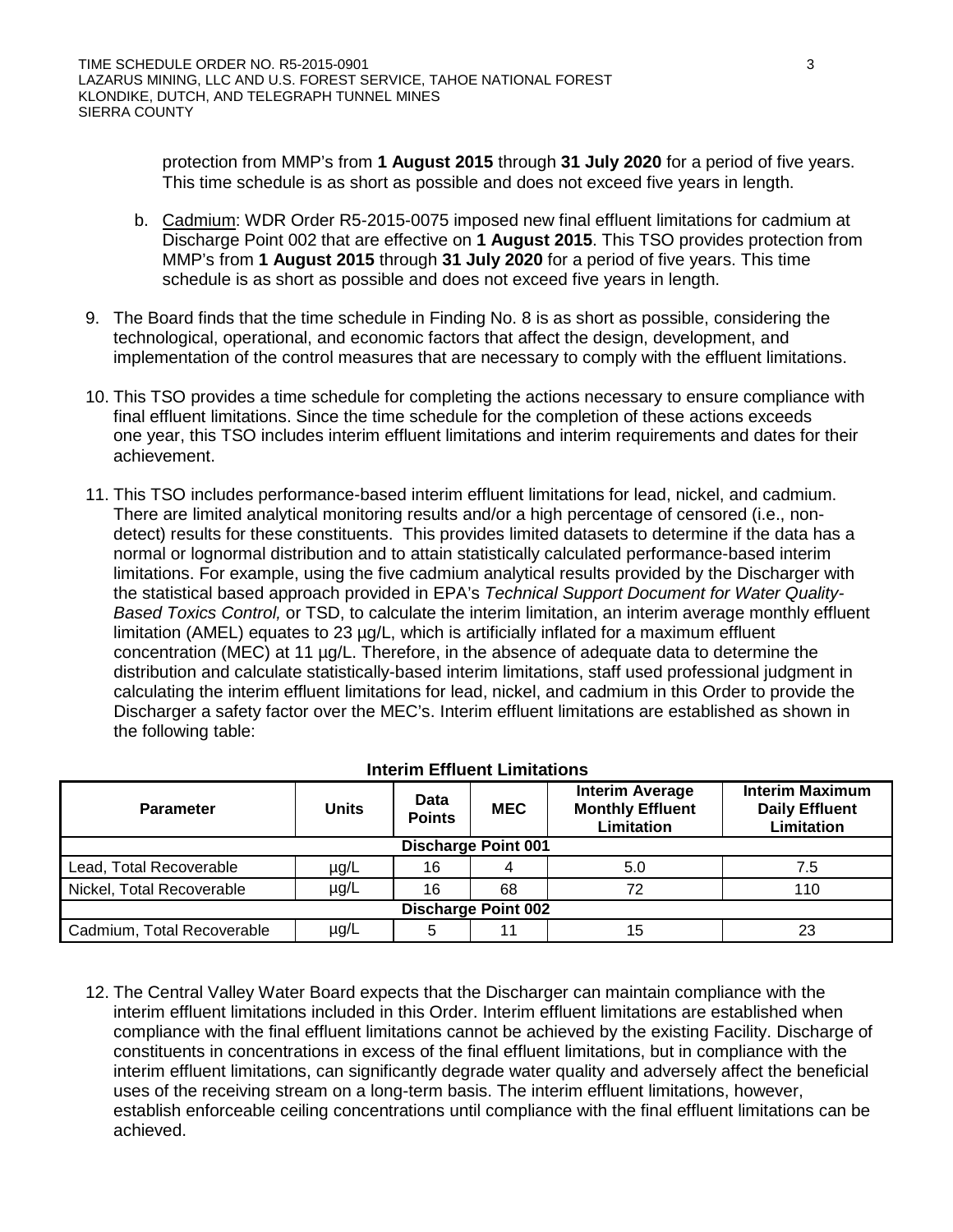TIME SCHEDULE ORDER NO. R5-2015-0901 4 LAZARUS MINING, LLC AND U.S. FOREST SERVICE, TAHOE NATIONAL FOREST KLONDIKE, DUTCH, AND TELEGRAPH TUNNEL MINES SIERRA COUNTY

13. If an interim effluent limitation contained in this Order is exceeded, then the Discharger is subject to MMP's for that particular exceedance as it will no longer meet the exemption in Water Code section 13385(j)(3). It is the intent of the Central Valley Water Board that a violation of an interim AMEL subjects the Discharger to only one MMP for that monthly averaging period. In addition, a violation of an interim maximum daily effluent limitation (MDEL) subjects the Discharger to one MMP for the day in which the sample was collected.

## **REGULATORY BASIS**

14. Water Code section 13300 states, in part:

Whenever a regional board finds that a discharge of waste is taking place or threatening to take place that violates or will violate requirements prescribed by the regional board, or the state board, or that the waste collection, treatment, or disposal facilities of a discharger are approaching capacity, the board may require the discharger to submit for approval of the board, with such modifications as it may deem necessary, a detailed time schedule of specific actions the discharger shall take in order to correct or prevent a violation of requirements.

15. Water Code section 13267 states, in part:

In conducting an investigation … the regional board may require that any person who has discharged, discharges, or is suspected of having discharged or discharging, or who proposes to discharge waste within its region … shall furnish, under penalty of perjury, technical or monitoring program reports which the regional board requires. The burden, including costs, of these reports shall bear a reasonable relationship to the need for the report and the benefits to be obtained from the reports. In requiring those reports, the regional board shall provide the person with a written explanation with regard to the need for the reports, and shall identify the evidence that supports requiring that person to provide the reports.

- 16. The Discharger owns and operates the Facility. The technical and monitoring reports required by this Order are necessary to determine compliance with WDR Order R5-2015-0075 and with this TSO.
- 17. Issuance of this TSO is exempt from the provisions of the California Environmental Quality Act (Pub. Resources Code, § 21000 et seq.) pursuant to Water Code section 13389, since the adoption or modification of an NPDES permit for an existing source is statutorily exempt and this Order only serves to implement an NPDES permit. (*Pacific Water Conditioning Ass'n, Inc. v. City Council of City of Riverside* (1977) 73 Cal.App.3d 546, 555-556.).
- 18. On 10 December 2009, the Central Valley Water Board adopted Resolution No. R5-2009-0114 to provide explicit authority to the Executive Officer to issue or modify time schedule orders, and to make this authority known to the public and regulated community.
- 19. The Central Valley Water Board has notified the Discharger and interested agencies and persons of its intent to adopt a new Time Schedule Order for this discharge and has provided them with an opportunity to submit their written views and recommendations. No adverse comments were received during the 30-day public comment period. Therefore, this Order is issued by the Executive Officer of the Central Valley Water Board.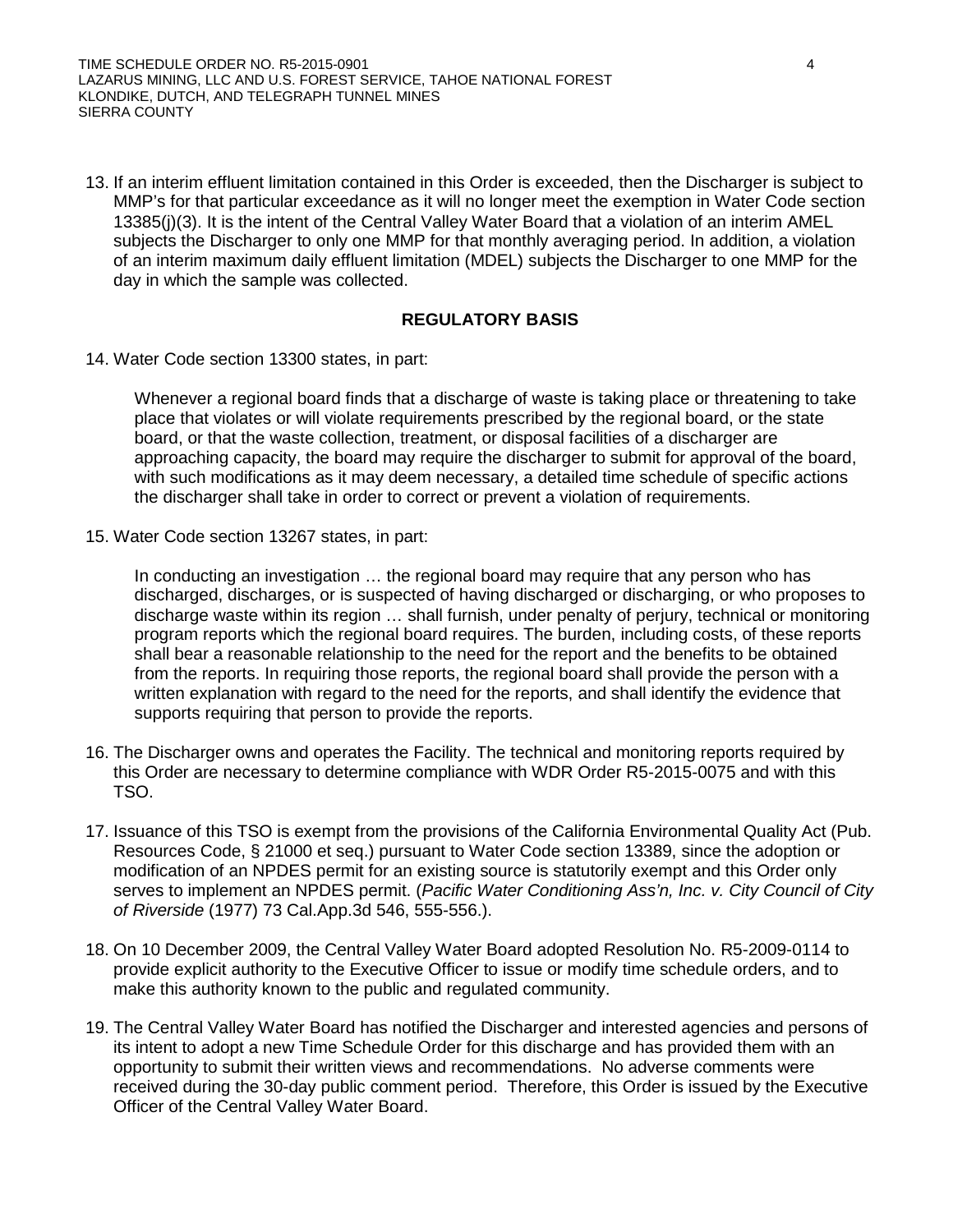**IT IS HEREBY ORDERED THAT,** pursuant to Water Code section 13300 and 13267, in order to ensure compliance with the requirements of WDR Order R5-2015-0075, the Discharger shall comply with the following:

1. Pursuant to Water Code Section 13267, the Discharger shall submit the following technical reports to ensure compliance with the final effluent limitations for lead and nickel at Discharge Point 001 and cadmium at Discharge Point 002 contained in WDR Order R5-2015-0075, as described in Finding No. 2 above:

| <b>Task</b>                                                                                                                                                                      | <b>Compliance Date</b> |
|----------------------------------------------------------------------------------------------------------------------------------------------------------------------------------|------------------------|
| Submit Progress Reports <sup>1</sup>                                                                                                                                             | 31 January, annually   |
| Submit sampling and monitoring workplan for collecting additional data for<br>lead and nickel at Discharge Point 001 and cadmium at Discharge Point 002                          | 31 August 2015         |
| Submit results of sampling and monitoring program and a workplan for<br>selected alternative for control and/or treatment project, with time schedule                            | 31 July 2017           |
| Submit documentation that selected alternative for control and/or treatment<br>project has been completed                                                                        | 31 January 2020        |
| Submit documentation showing that the discharge fully complies with the<br>effluent limitations for lead and nickel at Discharge Point 001 and cadmium at<br>Discharge Point 002 | 31 July 2020           |

The progress reports shall detail the steps taken to comply with this Order, including documentation showing completion of tasks, construction progress, evaluation of the effectiveness of the implemented measures, and assessment of whether additional measures are necessary to meet the compliance dates.

2. The following interim effluent limitations shall be effective **1 August 2015 and until 31 July 2020**, or when the Discharger is able to come into compliance, whichever is sooner:

| <b>Parameter</b>           | Units | <b>Interim AMEL</b> | <b>Interim MDEL</b> |  |  |  |
|----------------------------|-------|---------------------|---------------------|--|--|--|
| <b>Discharge Point 001</b> |       |                     |                     |  |  |  |
| Lead, Total Recoverable    | µg/L  | 5.0                 | 7.5                 |  |  |  |
| Nickel, Total Recoverable  | µg/L  |                     | 110                 |  |  |  |
| <b>Discharge Point 002</b> |       |                     |                     |  |  |  |
| Cadmium, Total Recoverable | µg/L  | 15                  | 23                  |  |  |  |

3. Any person signing a document submitted under this Order shall make the following certification:

*"I certify under penalty of law that I have personally examined and am familiar with the information submitted in this document and all attachments and that, based on my knowledge and on my inquiry of those individuals immediately responsible for obtaining the information, I believe that the information is true, accurate, and complete. I am aware that there are significant penalties for submitting false information, including the possibility of fine and imprisonment."*

4. In accordance with California Business and Professions Code sections 6735, 7835, and 7835.1, engineering and geologic evaluations and judgments shall be performed by or under the direction of registered professionals competent and proficient in the fields pertinent to the required activities. All technical reports specified herein that contain work plans for, that describe the conduct of